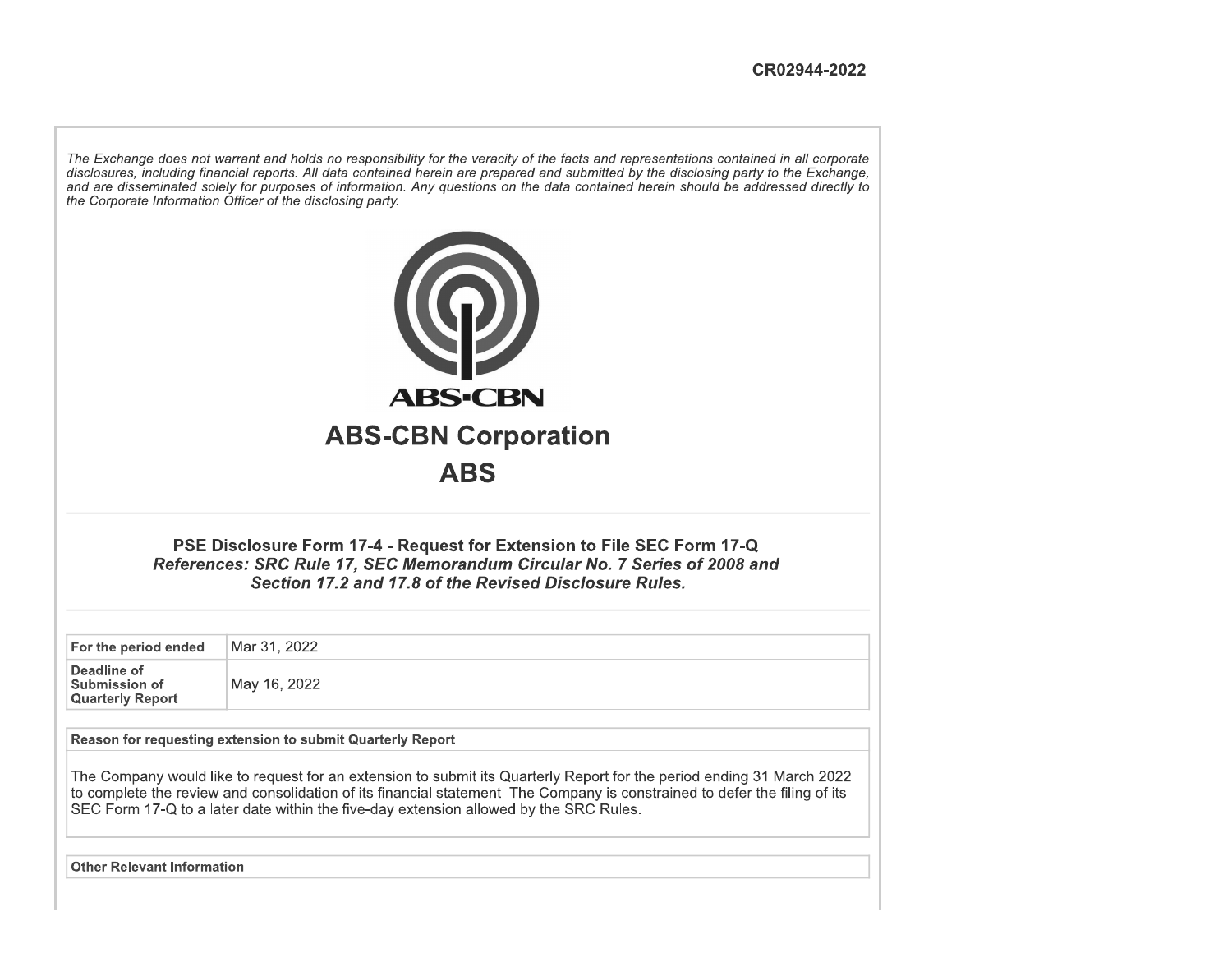| N/A                 |                                                                                                                                                                                                                                                                                                                                                               |
|---------------------|---------------------------------------------------------------------------------------------------------------------------------------------------------------------------------------------------------------------------------------------------------------------------------------------------------------------------------------------------------------|
|                     | The Company undertakes to submit the report within five (5) calendar days after the prescribed deadline or upon submissior<br>of the report to the Securities and Exchange Commission, whichever is earlier. The Company understands that failure to<br>comply with the undertaking may result to the imposition of applicable penalty/ies and/or sanction/s. |
|                     |                                                                                                                                                                                                                                                                                                                                                               |
| Filed on behalf by: |                                                                                                                                                                                                                                                                                                                                                               |
| <b>Name</b>         | Raymund Martin Miranda                                                                                                                                                                                                                                                                                                                                        |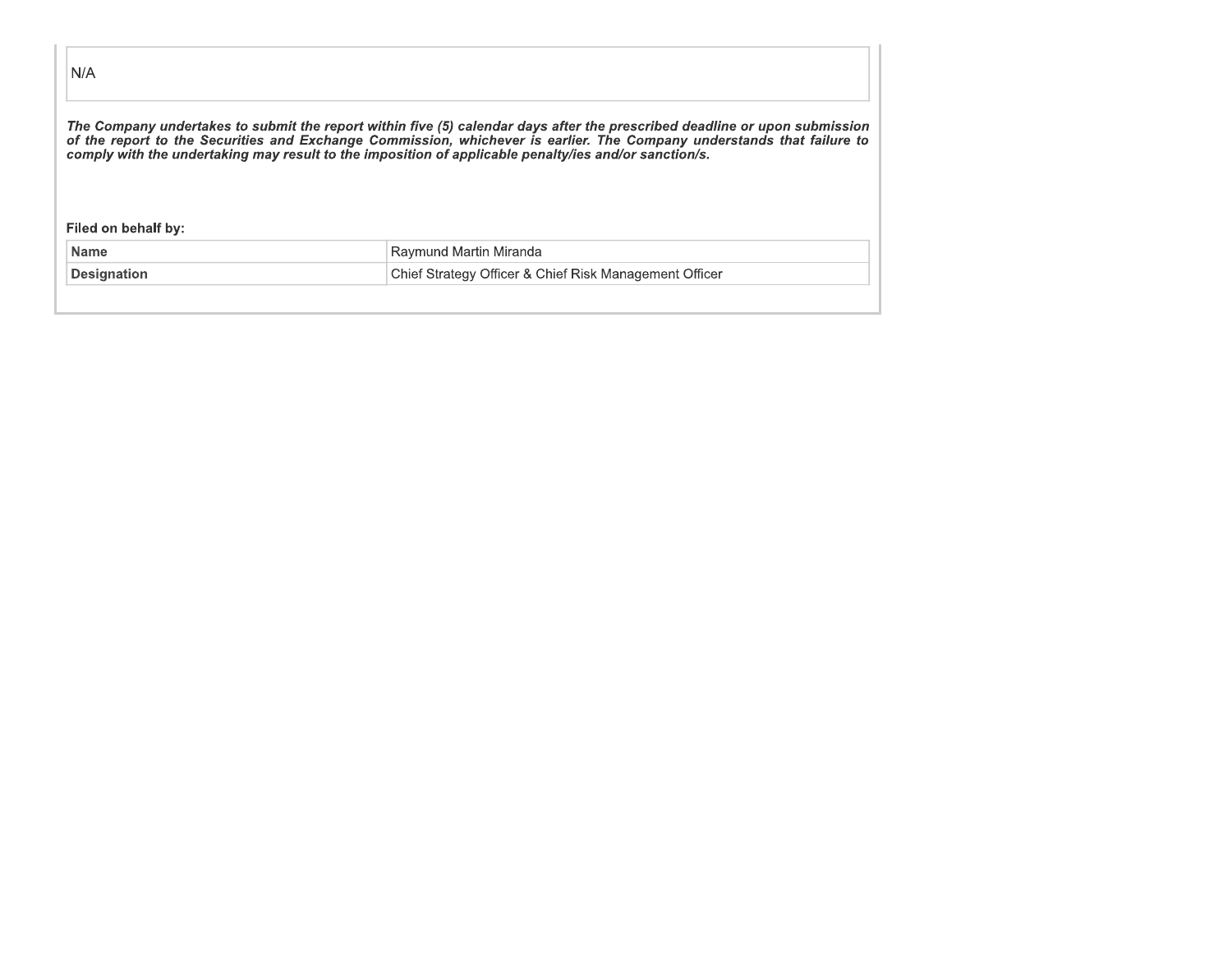# COVER SHEET



#### Company Name

Principal Office (No./Street/Barangay/City/Town/Province)

|   | $A \,   \, B \,   \, S$                                                               |  | $\sim$ |   | $C \mid B \mid$ | $\mathbf N$ |           |            |  |  | B   R   O   A   D   C   A |   |   |              | $\vert$ S $\vert$ | $\mathbf{T}$ |    |            | $I \mid N \mid G \mid$ |             |   |   | C E N T   | $\mathbf{R}$ | E |                 | <sub>S</sub> |
|---|---------------------------------------------------------------------------------------|--|--------|---|-----------------|-------------|-----------|------------|--|--|---------------------------|---|---|--------------|-------------------|--------------|----|------------|------------------------|-------------|---|---|-----------|--------------|---|-----------------|--------------|
|   | $G$ $T$                                                                               |  |        | E | $\mathbf{C}$    |             | G U E R R |            |  |  | $\mathbf{A}$              |   | A | $\mathbf{v}$ | E                 | N            |    | $U \mid E$ |                        | $\mathbf C$ |   |   | O R N E R |              |   |                 | M O T        |
|   | $H$ $E$ $R$                                                                           |  |        |   |                 | G N         |           | $\sqrt{ }$ |  |  |                           | S | m | R            | E                 | E            | m. |            |                        | Q           | U | E | Z 0 N     |              |   | $\sqrt{ }$<br>◡ | I I T<br>л.  |
| Y |                                                                                       |  |        |   |                 |             |           |            |  |  |                           |   |   |              |                   |              |    |            |                        |             |   |   |           |              |   |                 |              |
|   | Secondary License Type, If Applicable<br>Form Type<br>Department requiring the report |  |        |   |                 |             |           |            |  |  |                           |   |   |              |                   |              |    |            |                        |             |   |   |           |              |   |                 |              |



ABS-CBN Broadcasting Centre, Sgt. Esguerra Avenue, Corner Mother Ignacia Street, Quezon City

Note: In case of death, resignation or cessation of office of the officer designated as contact person, such incident shall be reported to the Commission within thirty (30) calendar days from the occurrence thereof with information and complete contact details of the new contact person designated.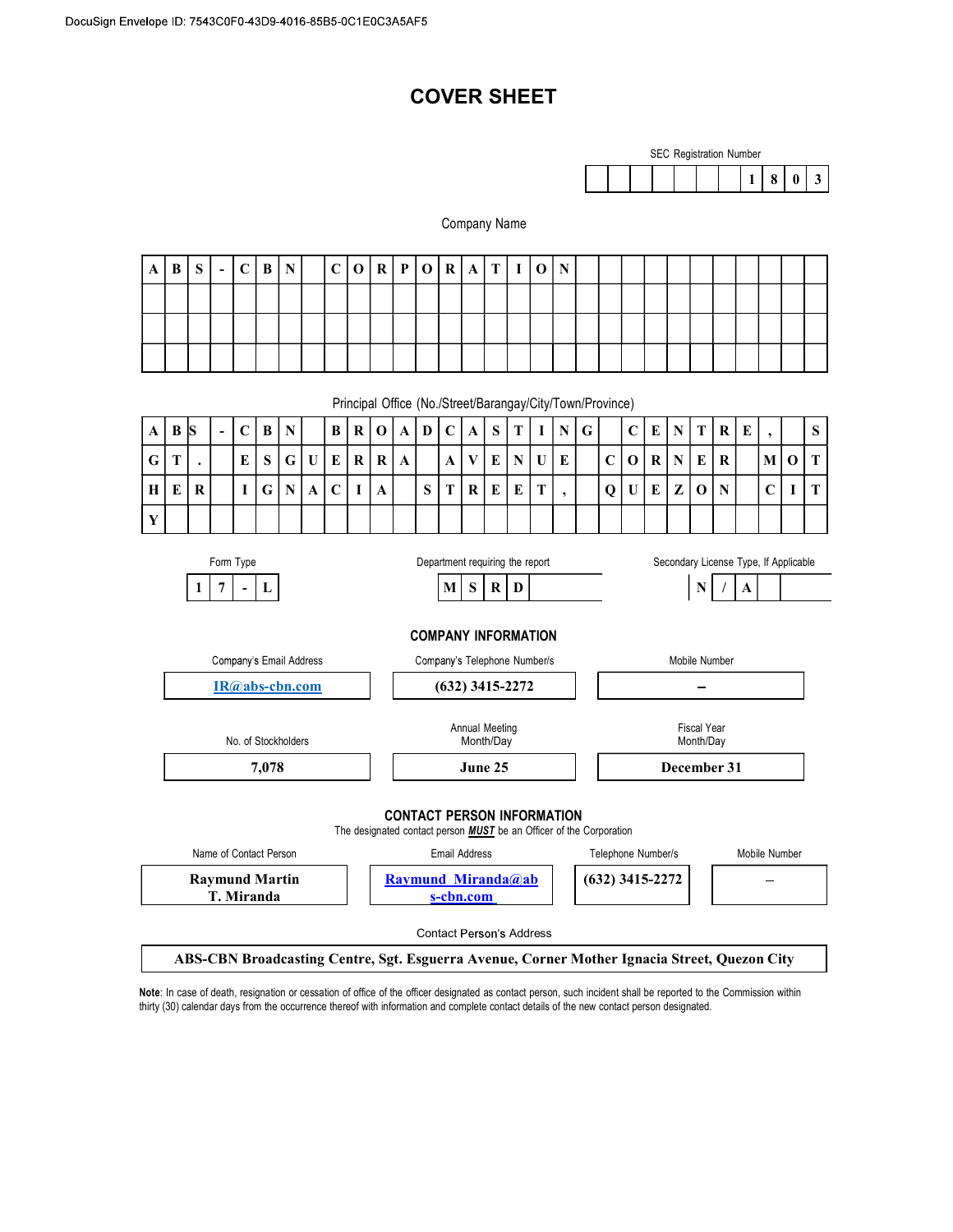### SECURITIES AND EXCHANGE COMMISSION

### SEC FORM 17-L

### NOTIFICATION OF INABILITY TO FILE ALL OR ANY PORTION OF SEC FORM 17-A OR 17-Q

### GENERAL INSTRUCTIONS

1. This Form may be signed by an executive officer of the issuer or by any other duly authorized representative. The name and title of the person signing the form shall be typed or printed beneath the signature. If the statement is signed on behalf of the issuer by an authorized representative other than an executive officer, evidence of the representative's authority to sign on behalf of the issuer shall be filed with the Form.

2. One signed original and four conformed copies of this Form and attachments thereto must be completed and filed with the Commission and, where any class of the issuer's securities are listed on a Stock Exchange, one with that Stock Exchange, in accordance with SRC Rule 17-1. The information contained in or filed with the Form will be made a matter of the public record in the Commission's and the Exchange's files.

3. A manually signed copy of the Form and amendments thereto shall be filed with the Stock Exchange if any class of securities of the issuer is listed thereon.

4. One signed original and four conformed copies of amendments to the notifications must also be filed on SEC Form 17-L but need not restate information that has been correctly furnished. The Form shall be clearly identified as an amended notification.

5. If the deadline for filing SEC Form 17-A or 17-Q specified in paragraph 2(b)(ii) of SRC Rule 17-1 is not complied with, a fine will be imposed for each day thereafter that the Form is not filed.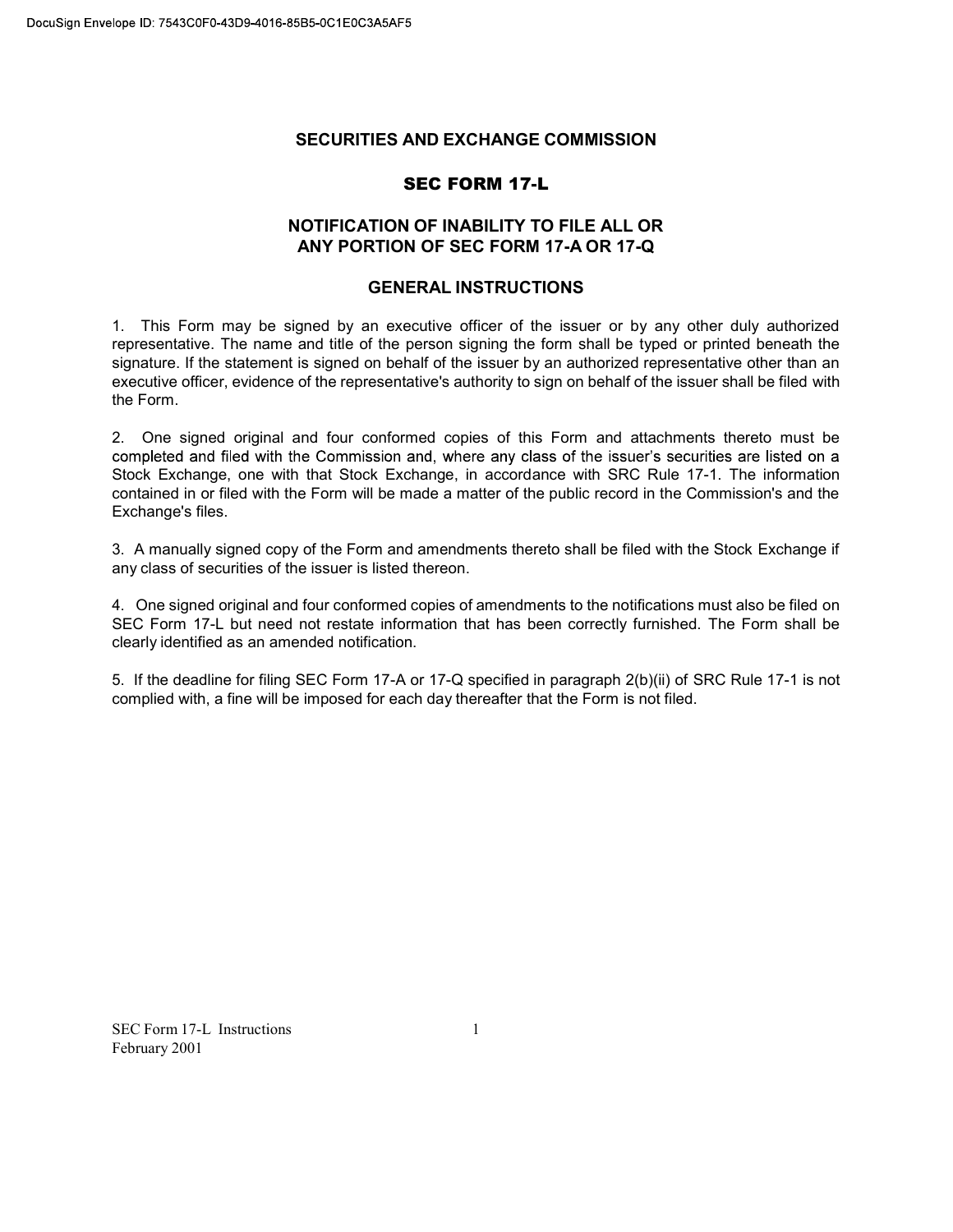### SECURITIES AND EXCHANGE COMMISSION

# SEC FORM 17-L

# NOTIFICATION OF INABILITY TO FILE ALL OR ANY PORTION OF SEC FORM 17-A OR 17-Q

## Check One:

| Form 17-A [ ] Form 17-Q<br>[X]                                                                                                                                |
|---------------------------------------------------------------------------------------------------------------------------------------------------------------|
| Period-Ended Date of required filing 31 March 2022                                                                                                            |
| Date of this report 13 May 2022                                                                                                                               |
| Nothing in this Form shall be construed to imply that the Commission has verified any information<br>contained herein.                                        |
| If this notification relates to a portion or portions of the filing checked above, identify the item(s) to which                                              |
| 1. SEC Identification Number 1803<br>2. BIR Tax Identification No. 000-406-781-000                                                                            |
| 3.<br><b>ABS-CBN Corporation</b><br>Exact name of issuer as specified in its charter                                                                          |
| 4. Metro Manila, Philippines<br>Province, country or other jurisdiction of incorporation                                                                      |
| Industry Classification Code:  <br>(SEC Use Only)<br>5.                                                                                                       |
| 6.<br><b>ABS-CBN Broadcast Center,</b><br>Sgt. Esquerra Ave. cor. Mo. Ignacia St., Diliman, Quezon City<br>1103<br>Address of principal office<br>Postal Code |
| 7. (632) 34152272<br>Issuer's telephone number, including area code                                                                                           |
| 8. Not Applicable<br>Former name, former address, and former fiscal year, if changed since last report.                                                       |
| 9. Are any of the issuer's securities listed on a Stock Exchange?                                                                                             |

Yes [ X ] No [ ]

SEC Form 17-L Instructions February 2001

2 a set of  $\sim$  2 a set of  $\sim$  2 a set of  $\sim$  2 a set of  $\sim$  3 a set of  $\sim$  3 a set of  $\sim$  3 a set of  $\sim$  3 a set of  $\sim$  3 a set of  $\sim$  3 a set of  $\sim$  3 a set of  $\sim$  3 a set of  $\sim$  3 a set of  $\sim$  3 a set of  $\sim$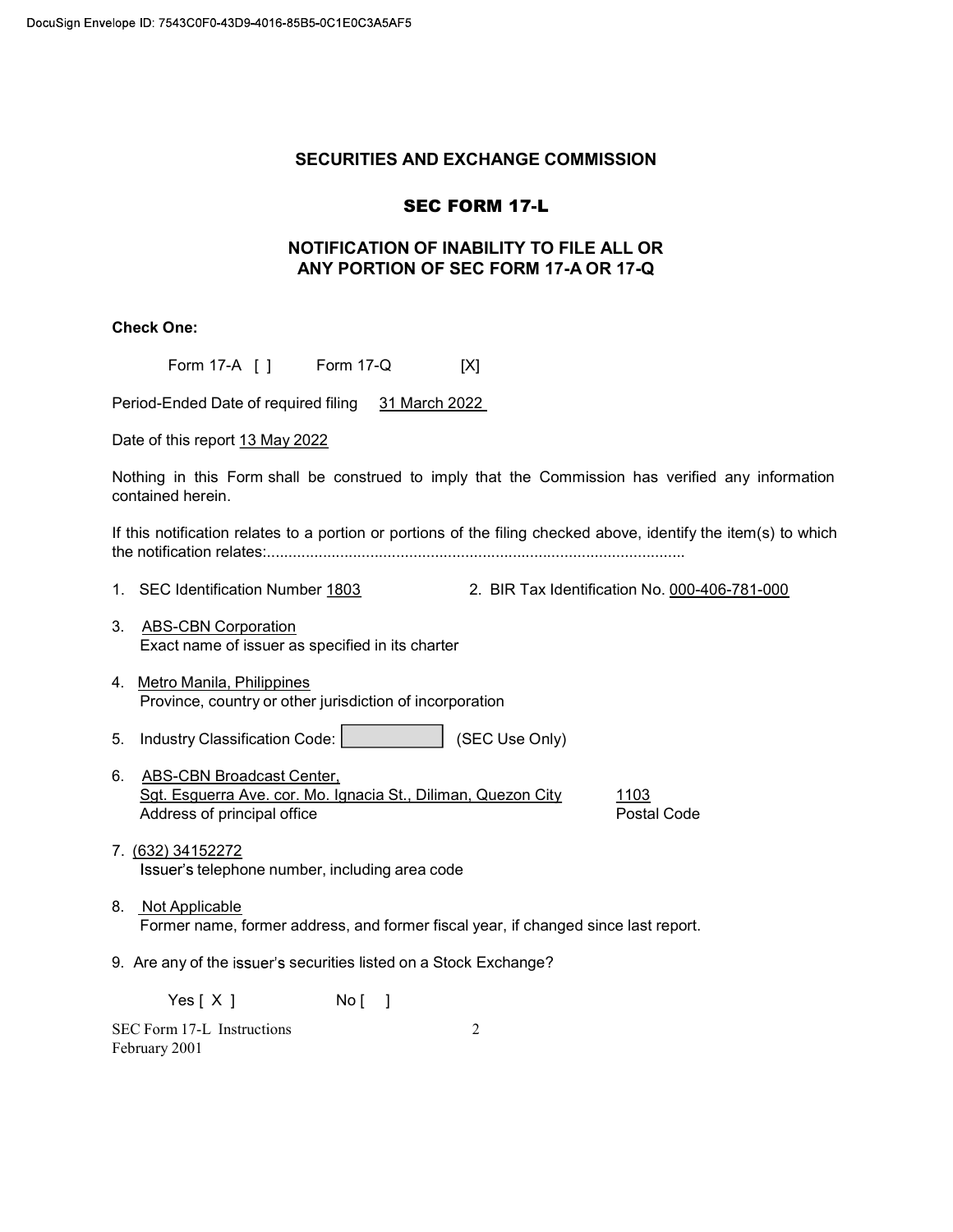If yes, disclose the name of such Stock Exchange and the class of securities listed therein:

# Title of Each Class **Stock Exchange** Common Stock Philippine Stock Exchange

#### Part I - Representations

If the subject report could not be filed without unreasonable effort or expense and the issuer seeks relief pursuant to SRC Rule 17-1, the following should be completed. (Check box if appropriate)

(a) The reasons described in reasonable detail in Part II of this Form could not be estimated without unreasonable effort or expense. [ X ]

(b) The subject annual report on SEC Form 17-A, or portion thereof, will be filed on or before the fifteenth calendar day following the prescribed due date; or the subject quarterly report on SEC Form 17- Q, or portion thereof, will be filed on or before the fifth day following the prescribed due date. [X]

(c) The accountant's statement or other exhibit required by paragraph 3 of SRC Rule 17-1 has been attached if applicable. [ ]

#### Part II - Narrative

The Company would like to request for an extension to submit its Quarterly Report for the period ending 31 March 2022 to complete the review and consolidation of its financial statement. The Company is constrained to defer the filing of its SEC Form 17-Q to a later date within the five-day extension allowed by the SRC Rules

#### Part III - Other Information

(a) Name, address and telephone number, including area code, and position/title of person to contact in regard to this notification

| Name:            | <b>Raymund Martin T. Miranda</b>                                                          |
|------------------|-------------------------------------------------------------------------------------------|
| <b>Position:</b> | <b>Compliance Officer</b>                                                                 |
| Address:         | 11 <sup>th</sup> Floor ELJ Communications Center, Mo. Ignacia St.<br>Diliman, Quezon City |
| Telephone No.:   | (632) 34152272                                                                            |